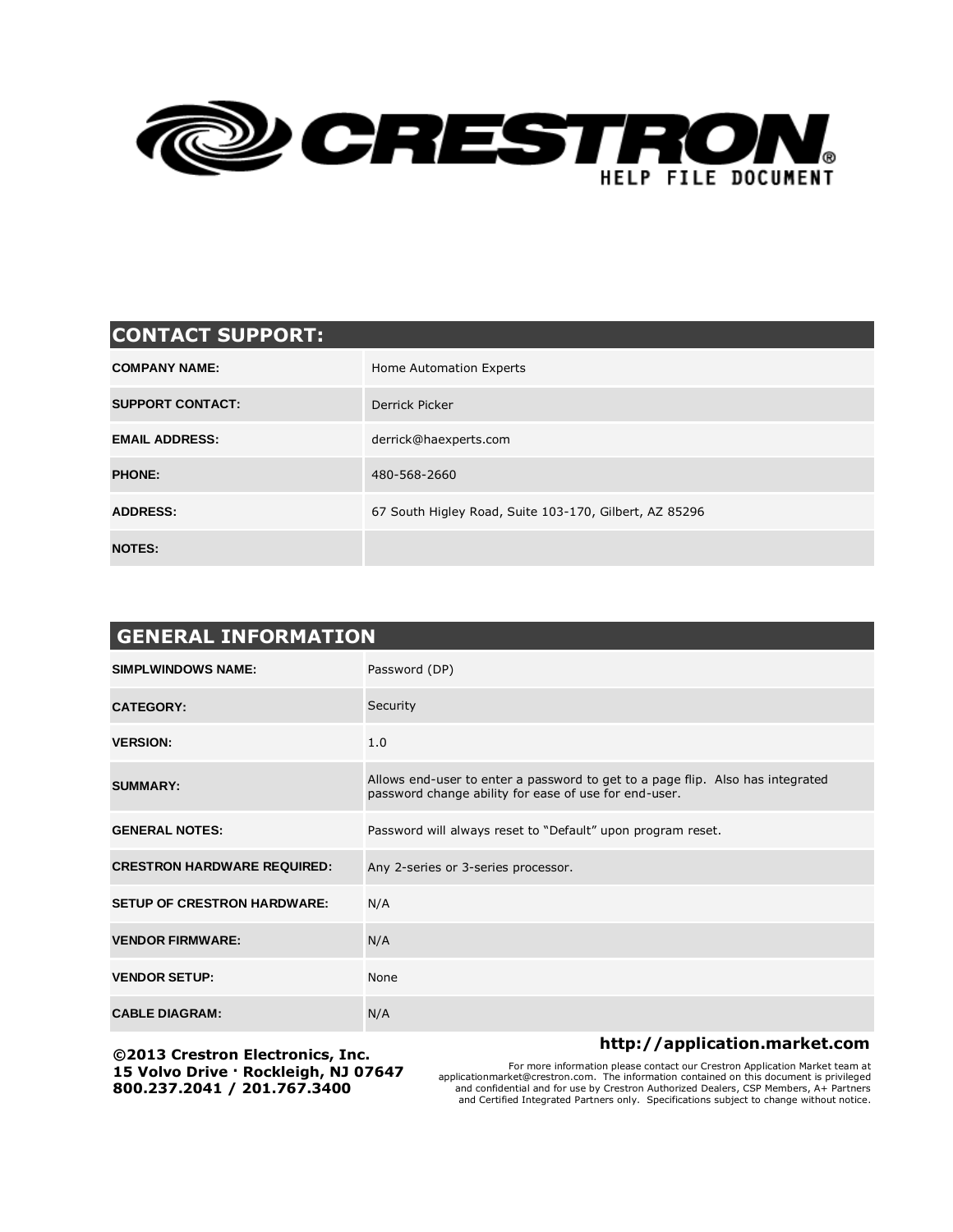

| <b>CONTROL:</b>       |   |                                                                                         |  |  |
|-----------------------|---|-----------------------------------------------------------------------------------------|--|--|
| Password 0-9          | D | Pulse password digit.                                                                   |  |  |
| <b>Password Clear</b> | D | Clears current password buffer                                                          |  |  |
| <b>Password Enter</b> | D | Sends current password buffer to module for comparing.                                  |  |  |
| Password_Change       | D | Enters Password Change Mode, will timeout if no end-user interaction for 10<br>seconds. |  |  |

| <b>FEEDBACK:</b>          |   |                                                                                                                                                                                                                                                                                                                                       |  |
|---------------------------|---|---------------------------------------------------------------------------------------------------------------------------------------------------------------------------------------------------------------------------------------------------------------------------------------------------------------------------------------|--|
| Password_Display\$        | S | Shows password display in **** format during compare mode. Shows password<br>change is XXXX format while being changed.                                                                                                                                                                                                               |  |
| Password_Change_Display\$ | S | Shows "Enter Current Password" when changing password.<br>Shows "Enter New Password" after current password is accepted in change mode.<br>Shows "Password Wrong" when password is entered incorrectly.<br>Shows "Password Correct" when password is entered correctly.<br>Shows "Change Password" prompting user to change password. |  |
| Password_Correct_flip     | D | Pulsed High (1) momentarily. Used for correct password page flip.                                                                                                                                                                                                                                                                     |  |
| Password Correct fb       | D | Optional output indicates password was entered correctly. Is High (1) for 5 seconds<br>when correct.                                                                                                                                                                                                                                  |  |
| Password_Wrong_fb         | D | Optional output indicates password was entered incorrectly. Is High (1) for 5<br>seconds when incorrect.                                                                                                                                                                                                                              |  |

| <b>PARAMETERS:</b>                   |   |                                                                                                                  |
|--------------------------------------|---|------------------------------------------------------------------------------------------------------------------|
| <b>Default</b>                       | S | Default password. This password can be changed at any time by end user. 1-8<br>digits can be used. Numeric only. |
| ©2013 Crestron Electronics, Inc.     |   | <b>IIIIIIII</b> / application.inal Acticulii                                                                     |
| 15 Velve Drive : Reekleich, N1 07647 |   | For more information please contact our Crestron Application Market team at                                      |

**15 Volvo Drive · Rockleigh, NJ 07647 800.237.2041 / 201.767.3400**

For more information please contact our Crestron Application Market team at applicationmarket@crestron.com. The information contained on this document is privileged and confidential and for use by Crestron Authorized Dealers, CSP Members, A+ Partners and Certified Integrated Partners only. Specifications subject to change without notice.